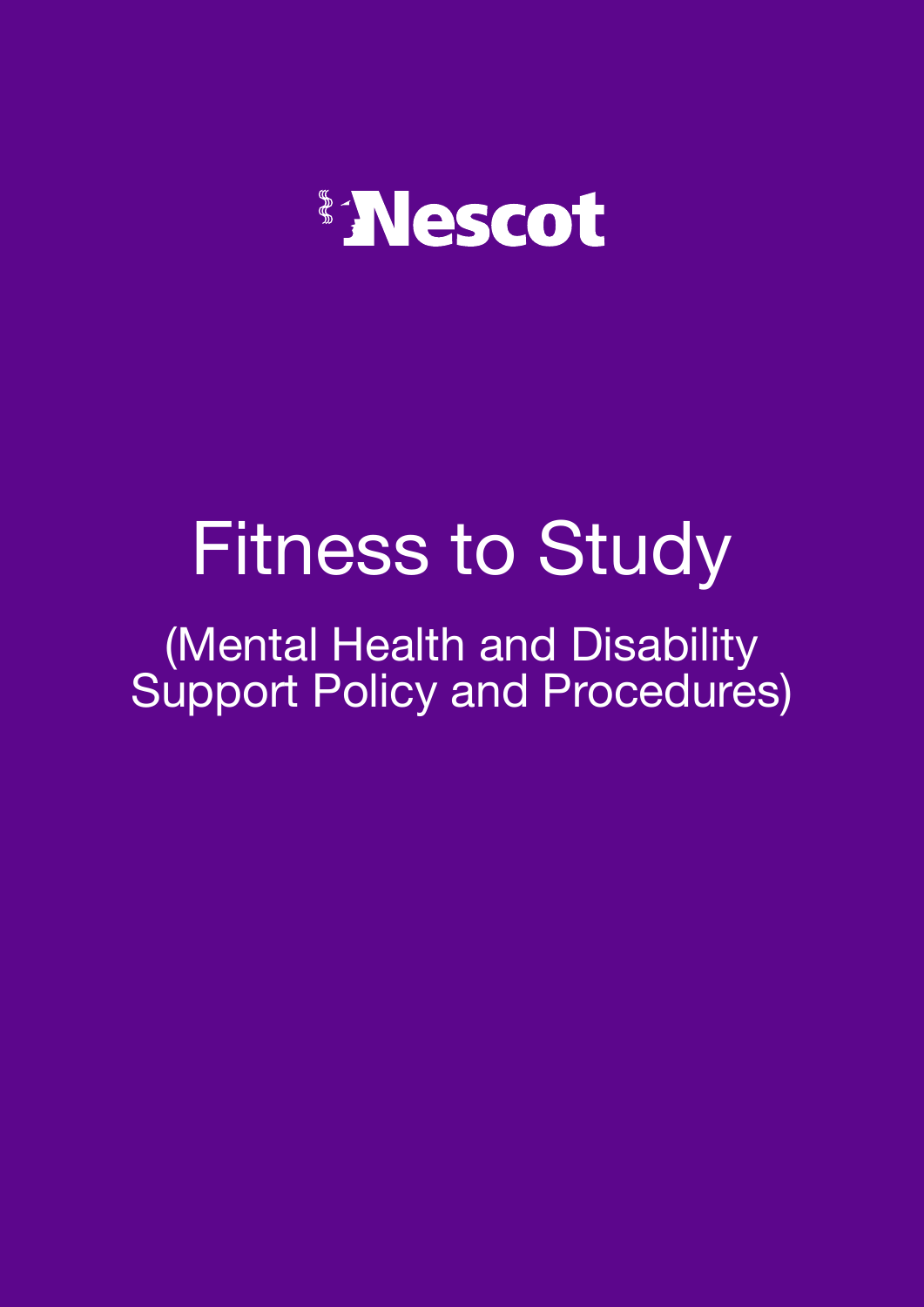# **Fitness to Study Policy and Procedure**

# **Introduction**

The College is committed to supporting student well-being and recognises that a positive approach, to the management of physical, mental health and behavioural issues, is critical to student learning and academic achievement. The College has a duty of care to all within its community and a responsibility to respond appropriately, to situations where there are concerns relating to a student's mental and/or physical functioning, causing significant concern or presenting as a risk to themselves and/or others.

# **Purpose**

The purpose of this policy and procedure, is to ensure that the college takes a fair and consistent approach, when a students' health, well-being or behaviour affects their ability to meet course requirements, in terms of attendance, participation in class or completion of work, or the expectations of the student's responsibilities.

This policy and procedure can be used:

- To support students and staff when a student becomes unwell and/or presents a risk to self-and/or others.
- In circumstances when a student is unable to recognise that they are placing unreasonable demands on staff, and/or disrupting the learning of other students
- To identify and implement reasonable adjustments where appropriate
- Where it is not the appropriate response to apply disciplinary procedures, particularly when the student's behaviour should be managed rather than punished. *If behaviour is not directly attributed to a particular health related concern*, *poor behaviour will be dealt with through the standard disciplinary procedure*
- If a student's behaviour has extended beyond the support that can be given in the college
- To allow staff to identify the appropriateness of a programme of study when taking into account a student's emotional, phycological or mental wellbeing. This is of a particular importance in relation to care related courses.
- To consider the lawful application of temporary suspension or withdrawal and the justification for such action

#### **Procedure**

- If a member of staff has concerns about a student's fitness to study, they should inform the Safeguarding and Wellbeing Team
- A fitness to study meeting must be conducted prior to a student's return if they were hospitlised due to self-harm/ suicidal intent.
- The Safeguarding and Wellbeing Team will review the concerns.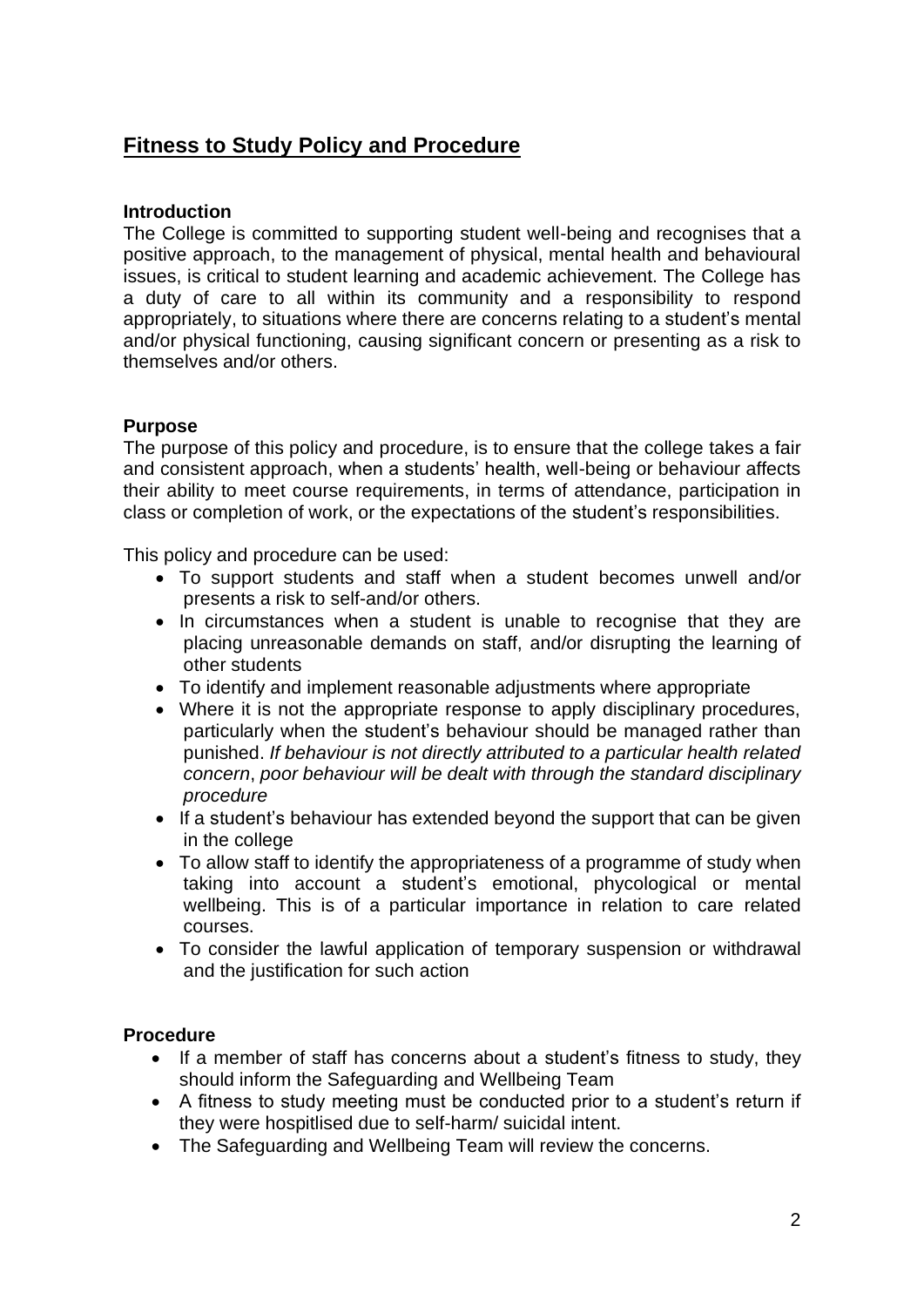- If appropriate, support within the college will be put into place by Safeguarding and Wellbeing Team and/or Learning Support
- The Progress Coach/tutor will monitor the students' progress and inform the Safeguarding and Wellbeing Team if there are further concerns
- If the concern relates to more serious difficulties or if the arrangements above, breakdown then the Safeguarding and Wellbeing Team will meet with appropriate members of staff, to build up a picture of the behaviour causing concern.
- If the Safeguarding and Wellbeing Team in liaison with the appropriate staff, feel that a support plan is not sufficient, or there is not enough information available, then a fitness to study meeting will take place

# **Fitness to study meeting**

- The meeting will be convened as soon as possible, aiming to take place within 5 working days
- If it is felt that the student's behaviour, health or wellbeing cannot be accommodated in the interim, the Safeguarding and Wellbeing Team will recommend that the student be required to stay at home and not attend college. This step is not a disciplinary sanction and will not be recorded as such.
- If the student declines to do so, they will be suspended pending further investigation
- Parents or guardians would usually be informed if the student is under 18 years of age or has learning difficulties
- Any external agencies involved will be informed that the student cannot attend college, until an agreement has been made on the next steps
- Relevant staff and if appropriate external professionals, carers and the student, will be invited to attend the meeting
- In the event that the student is unable to attend the meeting, the case conference will go ahead in their absence

The purpose of the meeting, is to establish if the student requires:

- A safety plan/learning agreement put in place
- Reasonable adjustments/Additional Learning Support put in place
- A break in study
- Part-time study and/or study from home
- Withdrawal from the course, needing approval by an SMT member

The following will be taken into consideration:

- Evidence to support the case
- Potential risks to the student
- Potential risks to other students and staff
- If there is not sufficient evidence to make a decision, further evidence may be requested from a GP, health professional or an external agency

The actions and a review date will be agreed, documented and circulated to all in attendance.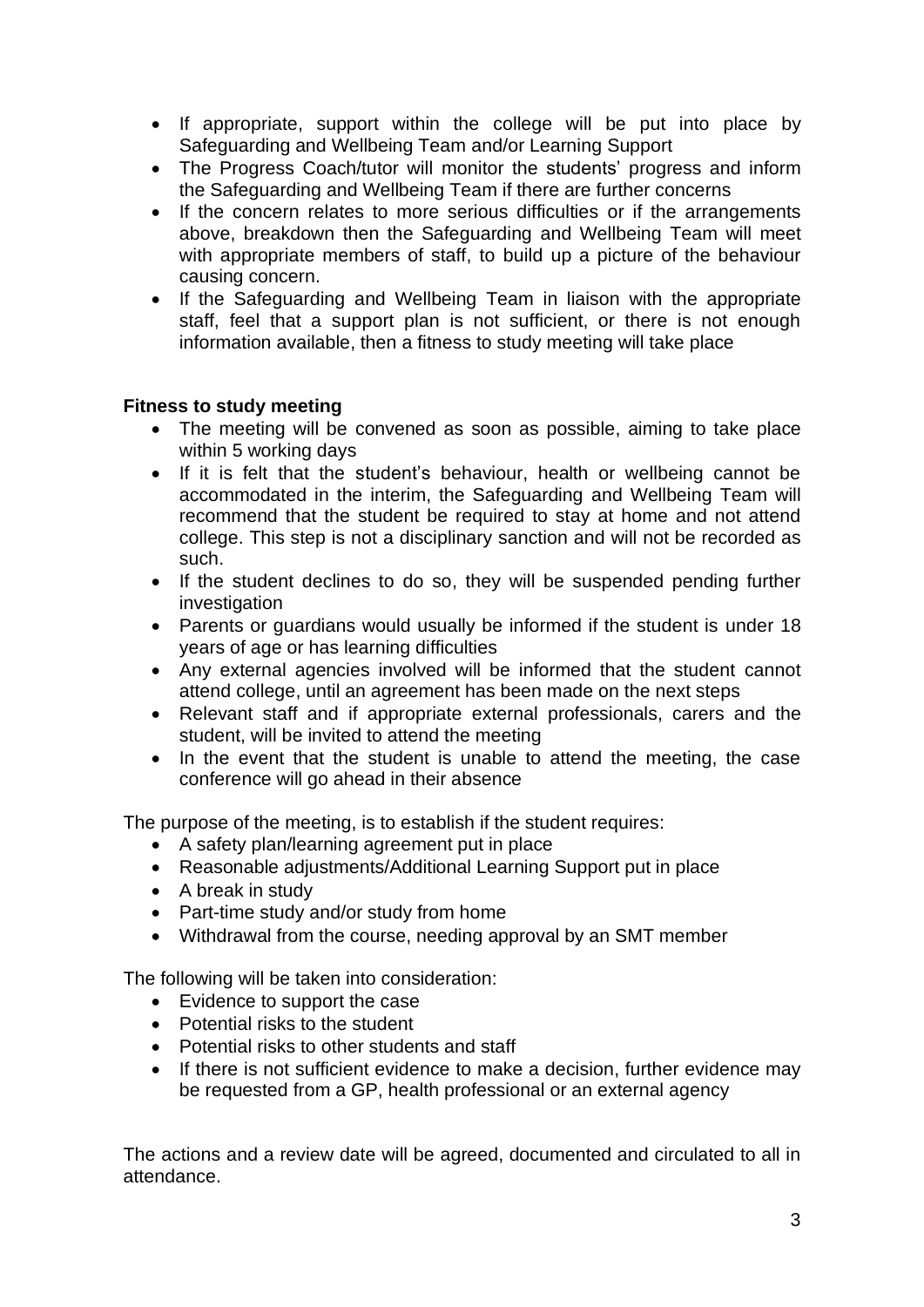#### **Return to Study**

If a student takes a period of absence away from college for recuperation and/or treatment, it may be appropriate for the student to attend a return to study meeting.

- In all cases return to study will require the student to produce appropriate confirmation of their health and ability to resume studying, such as GPs letter and/or appropriate support systems in place.
- Regular review meetings should be arranged with the Safeguarding and Wellbeing Team, so that a students' progress can be monitored, and support can be modified as necessary.
- If return to study is not deemed appropriate, the options will include postponing a decision pending the receipt of further information and extending the period of voluntary withdrawal from College.

If the student is dissatisfied, then the colleges complaints processes should be followed.

#### **Who to contact?**

If staff are unsure about how to refer to this procedure, they should seek advice and discuss their concerns with the Safeguarding and Wellbeing Team:

• Email: [safeguarding@nescot.ac.uk](mailto:safeguarding@nescot.ac.uk)

#### **Data Protection and Confidentiality**

All personal data of a confidential and sensitive nature is handled, processed and stored accordingly.

Personal data and confidential information will only be disclosed to third parties with the informed consent of the learner for purposes of implementing this policy. However, there may be occasion's where the College is obliged to disclose when the student has refused consent. These include:

- Where the student's behaviour threatens her/his safety or the safety of others
- When the student is at risk of serious abuse or exploitation
- Where the member of staff or the College would be liable to civil or criminal penalty for failing to disclose (e.g. if a crime had been committed)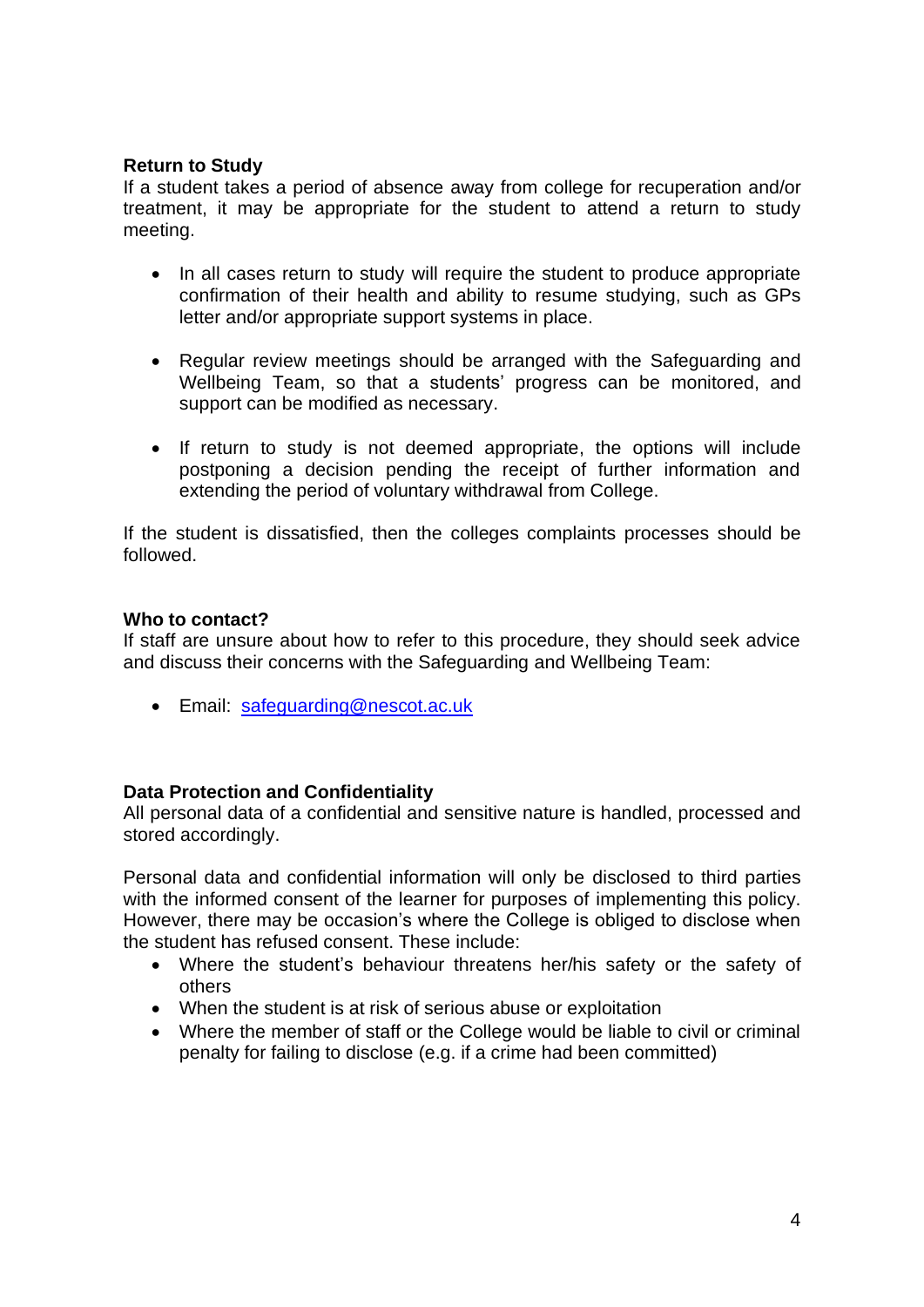# **Appeal**

The appeals procedure will follow the same guidelines as the Student Disciplinary Procedure and should be logged with the Deputy Principal within 10 days on the date of the letter confirming the decision.

# **Equal Opportunities**

The college will ensure that its policies operates within the spirit of the , Equality and Diversity policy, actively promoting equality and aiming to minimise differences in success across groups.

# **Safeguarding**

The College will ensure that its Fitness to Study Policy and Procedures promote Safeguarding.

#### **Associated Policies and Procedures**

- Safeguarding policy and procedure
- Equality and Diversity Policy
- Health & Safety Policy
- Data Protection Policy
- Learning Support Policy
- Complaints Procedure
- Disciplinary Policy
- Self-harm Procedure Policy